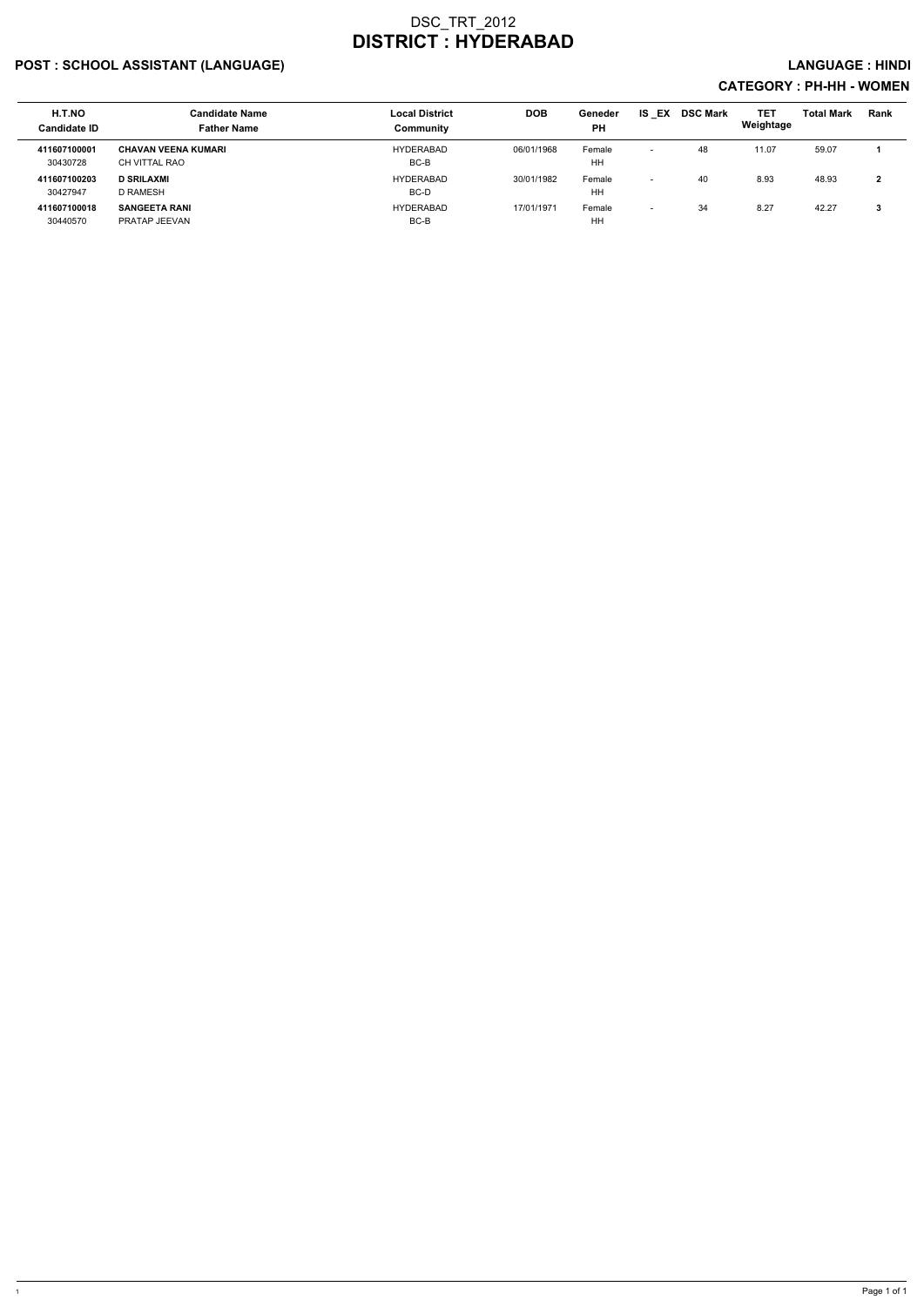## POST : SCHOOL ASSISTANT (NON-LANGUAGE) MEDIUM : TELUGU LANGUAGE : MATHEMATICS

| H.T.NO<br>Candidate ID   | Candidate Name<br><b>Father Name</b>       | <b>Local District</b><br>Community | <b>DOB</b> | Geneder<br><b>PH</b> | IS<br>EX | <b>DSC Mark</b> | TET<br>Weightage | Total Mark | Rank |
|--------------------------|--------------------------------------------|------------------------------------|------------|----------------------|----------|-----------------|------------------|------------|------|
| 421601010007<br>30423116 | <b>TALUPUNURU UMARANI</b><br>T PRAKASH RAO | <b>HYDERABAD</b><br>ОC             | 06/01/1972 | Female<br>HH         |          | 47.5            | 13.47            | 60.97      |      |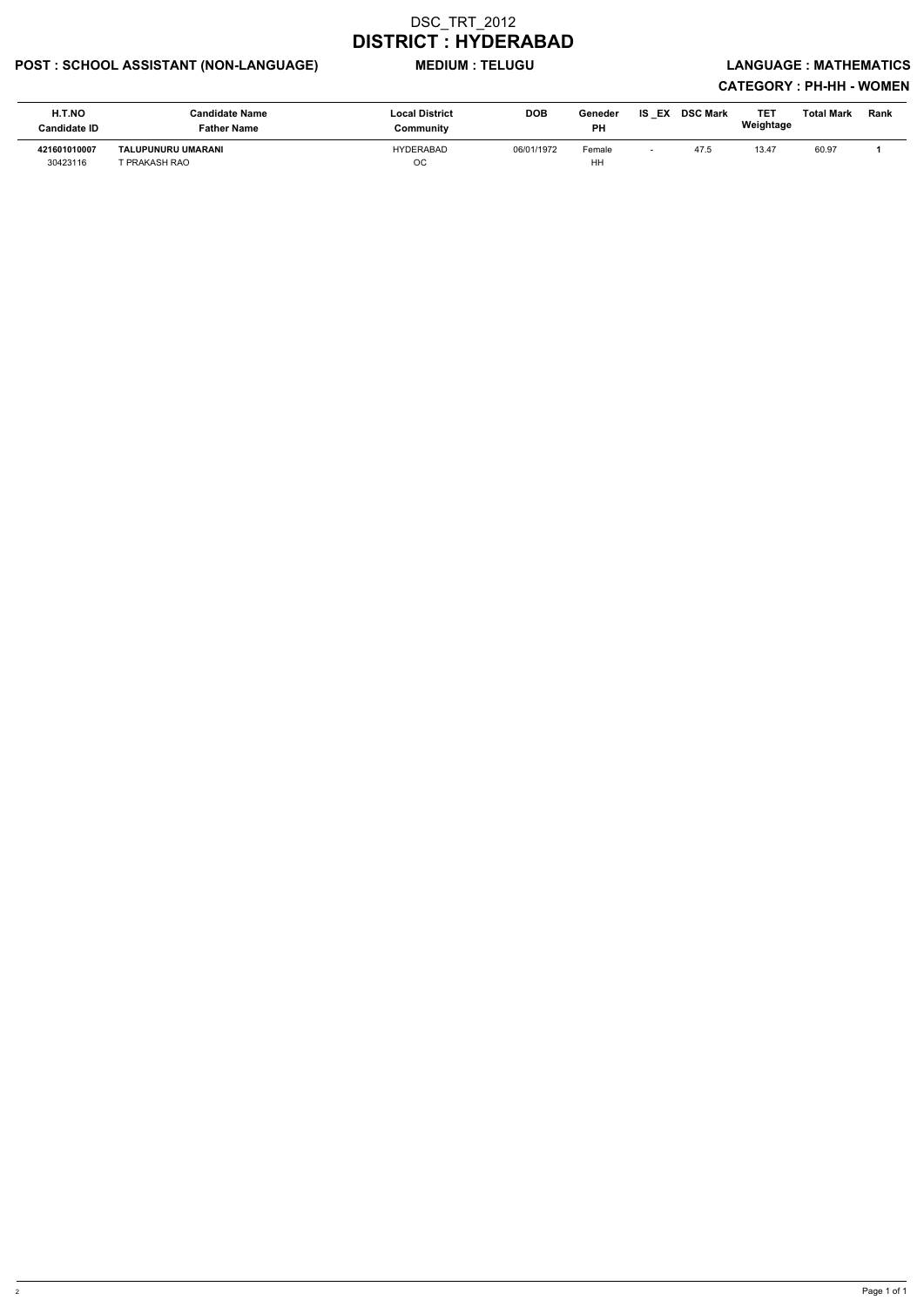## POST : SCHOOL ASSISTANT (NON-LANGUAGE) MEDIUM : TELUGU LANGUAGE : PHYSICAL SCIENCE

| H.T.NO<br><b>Candidate ID</b> | <b>Candidate Name</b><br><b>Father Name</b> | <b>Local District</b><br>Community | <b>DOB</b> | Geneder<br><b>PH</b> | EX<br>IS.                | <b>DSC Mark</b> | TE <sub>1</sub><br>Weightage | <b>Total Mark</b> | Rank |
|-------------------------------|---------------------------------------------|------------------------------------|------------|----------------------|--------------------------|-----------------|------------------------------|-------------------|------|
| 421602010042<br>30444862      | <b>GUNDAM RAMASIDDAMMA</b><br>G SIDDA REDDY | HYDERABAD<br>ОC                    | 10/01/1988 | Female<br>HH         | $\overline{\phantom{0}}$ |                 | 10.27                        | 41.27             |      |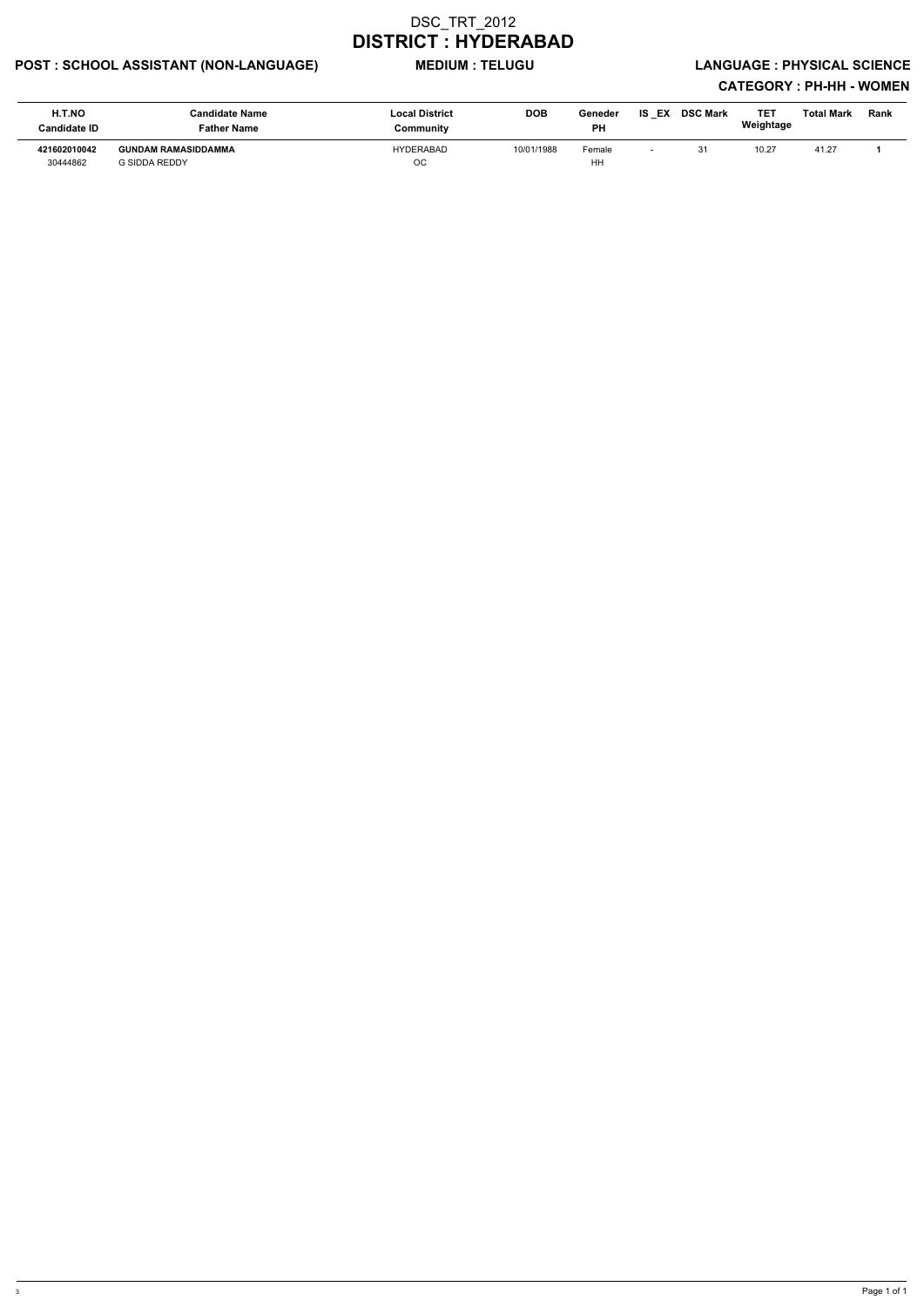## POST : SCHOOL ASSISTANT (NON-LANGUAGE) MEDIUM : ENGLISH LANGUAGE : SOCIAL STUDIES

| H.T.NO<br>Candidate ID   | <b>Candidate Name</b><br><b>Father Name</b> | <b>Local District</b><br>Community | <b>DOB</b> | Geneder<br>PH | <b>IS EX</b>             | <b>DSC Mark</b> | TE1<br>Weightage | Total Mark | <b>Rank</b> |
|--------------------------|---------------------------------------------|------------------------------------|------------|---------------|--------------------------|-----------------|------------------|------------|-------------|
| 421604080345<br>30078782 | <b>D ARATHI</b><br><b>B DHANASHEKAR</b>     | HYDERABAD<br>SC                    | 02/01/1977 | Female<br>HH  | $\overline{\phantom{0}}$ | 21.5            |                  | 29.50      |             |